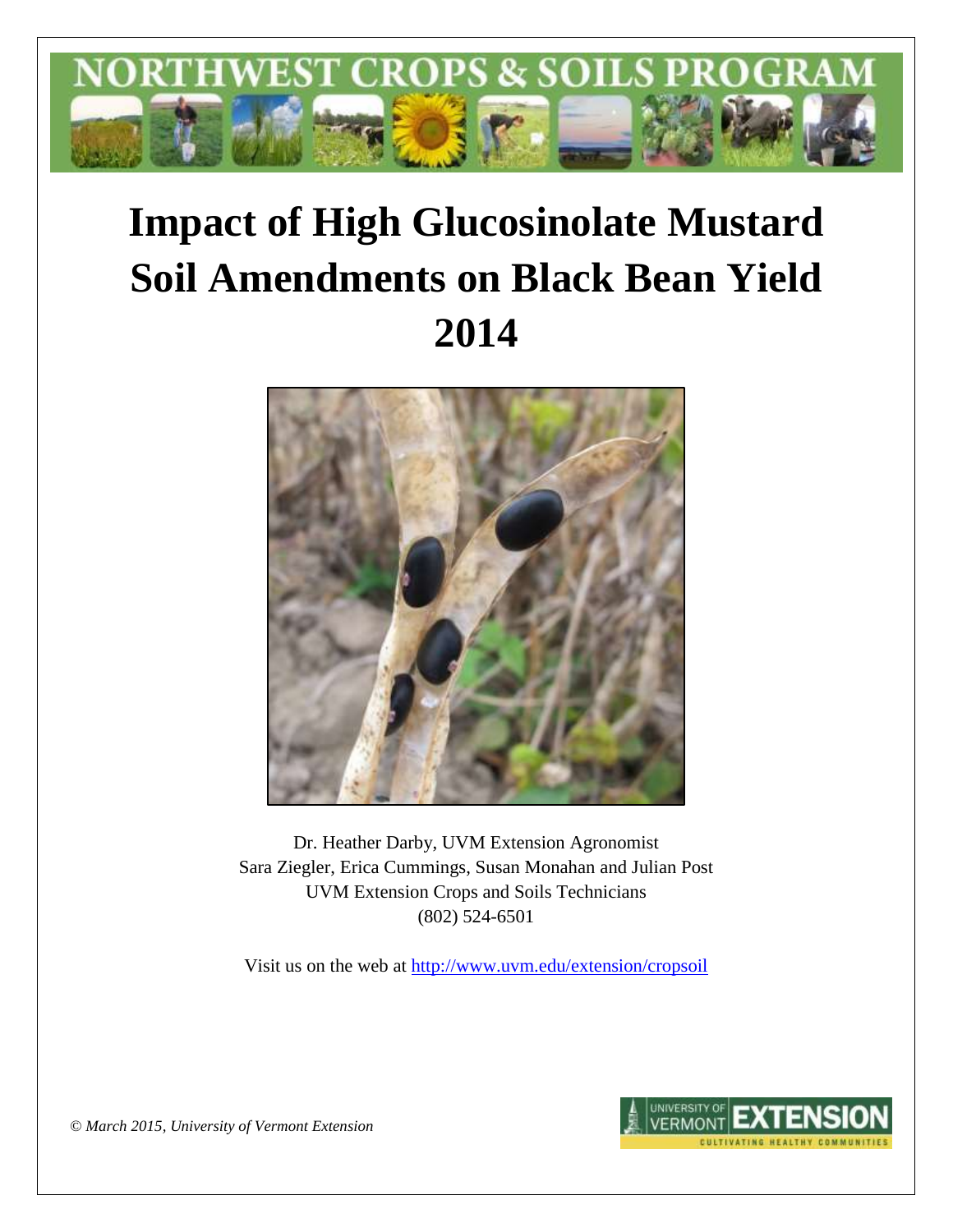### **2014 IMPACT OF HIGH GLUCOSINOLATE MUSTARD SOIL AMENDMENTS ON BLACK BEAN YIELDS Dr. Heather Darby, University of Vermont Extension [heather.darby\[at\]uvm.edu](mailto:heather.darby@uvm.edu?subject=2013%20HGM%20Black%20Bean%20Trial)**

Brassicaceae crops (mustard family) contain chemicals called glucosinolates. These compounds are present in the leaves, stem, roots, and seeds of the plants. When the plant biomass is incorporated into the soil, these glucosinolates are broken down into a number of secondary compounds. The primary compound is isothiocyanate which can be biocidal to germinating seeds, insects, nematodes, and other microbes (fungi, bacteria, etc.). In recent years, plant breeders have worked to develop varieties of mustards with high glucosinolate contents to be used as biofumigants in crop production. These high glucosinolate mustards (HGM) are being used as cover crops and the entire plant biomass incorporated into the soil. Interestingly, mustards can also be used as oilseed crops with a potential use in biofuel production. Extraction of the oil from the seed produces a meal that is also high in glucosinolates as well as nitrogen. Hence, the meal used as a soil amendment could potentially provide nutrients and suppress weeds and diseases.

Little research has been done in the Northeast to quantify the effects of HGM in reducing weed pressure and increasing yields in crops. Black beans (*Phaseolus vulgaris*), a specialty crop, are in high demand in the Northeast, with markets and cooperatives continuously encouraging growers to increase the regional supply. Black beans may be a more viable crop for Vermont growers if weed and disease pressure can be mitigated and yields improved. High glucosinolate mustard could be integrated into a crop rotation to address these management issues and enhance soil health. In 2013-2014, UVM Extension's Northwest Crops & Soils Program, in collaboration with the University of Maine Extension, set out to determine whether HGM cover crops could be used to decrease weed and disease populations while increasing yields in crop production.

# **MATERIALS AND METHODS**

In 2013-2014, a research trial was conducted at Borderview Research Farm in Alburgh, VT (Table 1). The plot design was a randomized complete block, with HGM amendments as treatments, and three replications. The HGM treatments included whole plant cover crops of three different varieties, a fall-applied HGM meal, a springapplied HGM meal, and a control (no HGM amendment). The soil type at the site was a Covington silt clay loam and the previous crop was oilseed sunflower. Plots were 10' x  $20^\circ$ .

Fall populations, plant vigor, and heights were measured for the HGM plots on 1-Oct 2013. The HGM Caliente varieties '199', '119', and '61' were planted on 19-Aug <sup>2013</sup> with a 10' wide Sunflower grain drill at 25, 25, and **Figure 1. HGM seed is pressed for oil extraction,** 



**and resulting meal used as a soil amendment.**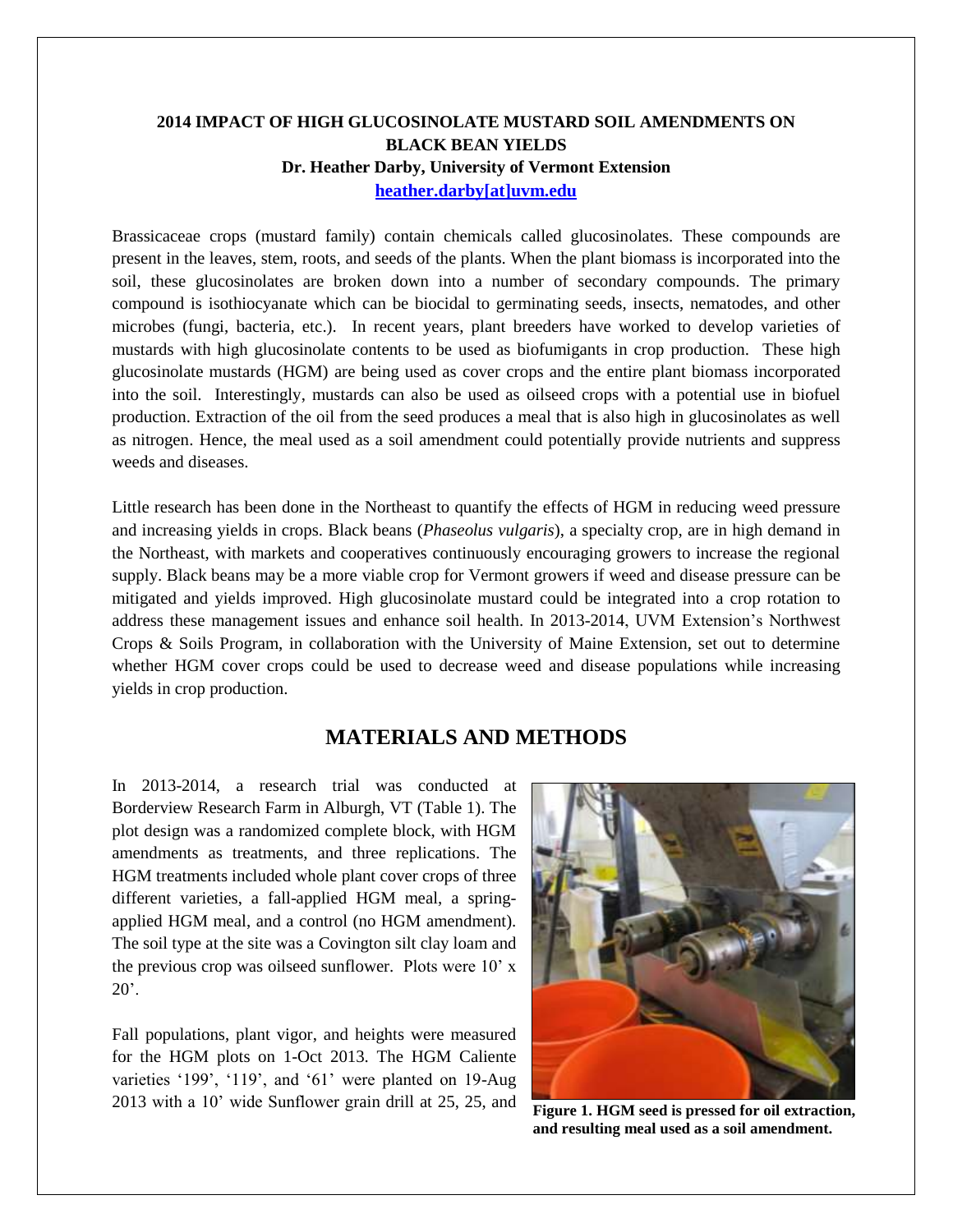16.7 lbs. of viable seed per acre respectively. The HGM Caliente varieties '119' and '199', blended 50/50 were, cold-pressed with a KK40 oilseed press on 29-Oct 2013 (Figure 1). The meal was hammermilled immediately after extrusion to achieve a fine texture. Meal was applied in the 'fall-applied meal' treatment on 5-Nov 2013 at a rate of 2.4 lbs. per plot, or 522 lbs. per acre. On 5-Nov 2013, biomass samples of the HGM cover crop plots were taken by harvesting all plants in a known area. Subsamples were dried and collected, then shipped to Cumberland Valley Analytics in Hagerstown, MD for determination of nitrogen concentrations in the in HGM. The HGM whole plant plots were chopped with a rear-mounted brush hog on 5-Nov 2013 and all plots were disc harrowed to incorporate and prepare the seedbed. Soil samples were taken by treatment just prior to HGM incorporation and were processed by UVM's Agricultural and Environmental Testing Laboratory.

| <b>Location</b>                             | <b>Borderview Research Farm - Alburgh, VT</b>                   |  |  |
|---------------------------------------------|-----------------------------------------------------------------|--|--|
| Soil type                                   | Covington silt clay loam                                        |  |  |
| <b>Previous crop</b>                        | Sunflower                                                       |  |  |
| <b>HGM</b> treatments                       | Whole plant, fall-applied meal,<br>spring-applied meal, control |  |  |
| <b>Replications</b>                         | 3                                                               |  |  |
| Plot size (ft)                              | $10 \times 20$                                                  |  |  |
| <b>HGM</b> planting date                    | 19-Aug 2013                                                     |  |  |
| $HGM$ seeding rate (lbs $ac-1$ )            | 25 (119 & 199), 16.7 (61)                                       |  |  |
| <b>HGM</b> termination                      | 5-Nov 2013                                                      |  |  |
| <b>Fall HGM meal application date</b>       | 5-Nov 2013                                                      |  |  |
| Fall HGM meal rate (lbs ac <sup>-1</sup> )  | 522                                                             |  |  |
| <b>Spring HGM meal application date</b>     | 12-May 2014                                                     |  |  |
| Spring HGM meal rate (lbs $ac^{-1}$ )       | 522                                                             |  |  |
| <b>Black bean variety</b>                   | Midnight black turtle                                           |  |  |
| <b>Black bean planting date</b>             | $2$ -Jun $2014$                                                 |  |  |
| Black bean planting rate (seeds $ft^{-1}$ ) | $8-10$                                                          |  |  |
| <b>Weed control</b>                         | Cultivated 23-Jun, 3-Jul; hand weeded 16-Jun                    |  |  |
| <b>Harvest date</b>                         | 20-Oct 2014                                                     |  |  |

**Table 1. Agronomic management of HGM and black bean trial, 2013-2014, Alburgh, VT.**

In the spring of 2014, all plots were soil sampled to a depth of 12 inches. On 2-May 2014, HGM Caliente varieties '119' and '199' blended 50/50 were cold-pressed with a KK40 oilseed press, and the meal was hammer-milled. Meal was applied to the 'spring-applied meal' treatment on 12-May 2014 at a rate of 2.4 lbs. per plot, or 522 lbs. per acre. Plots were disked to incorporate meal on 19-May and the soil prepped for planting again on 29-May.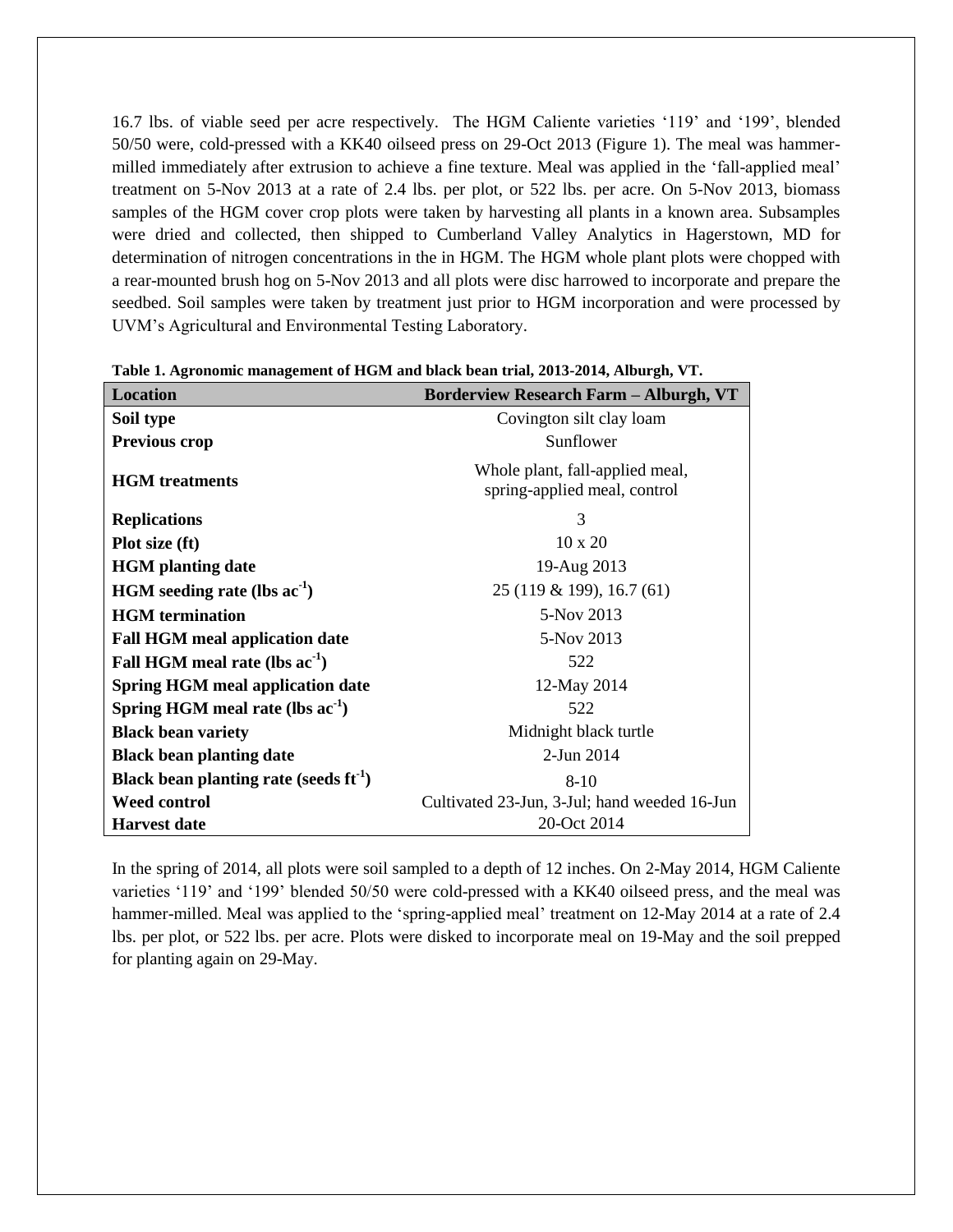Black turtle beans (the variety 'Midnight') were planted on 2- Jun 2014 with a John Deere MaxEmerge 1750 corn planter. Beans were seeded in 30" rows at a rate of 8-10 seeds per row foot, or approximately 130,000 seeds per acre. On 16-Jun 2014, bean plants had emerged, and plots were hand-weeded. Plots were cultivated on 23-Jun and 3-Jul. Bean plants were counted to calculate plant population on 16-Jun 2014. Bean plant roots were visually assessed for disease on 11-July 2014 by digging up 10 randomly selected plants in each plot. Disease severity was rated for each plant on a 0-10 scale (0 indicating 0-10% infection, 10 indicating 90-100% infection). Pictures were also taken in each



**Figure 2. Research farm operator Roger Rainville harvests black beans.**

plot to assess percent of cover due to the beans using a computer imaging program. On 20-Oct 2014, beans were carefully harvested with an Almaco small plot combine, set low to the ground and with a low cylinder speed setting (Figure 2).

Data were analyzed using mixed model analysis using the mixed procedure of SAS (SAS Institute, 1999). Replications within trials were treated as random effects, and soil amendment treatments were treated as fixed. Mean comparisons were made using the Least Significant Difference (LSD) procedure when the Ftest was considered significant  $(p<0.10)$ .

Variations in yield and quality can occur because of variations in genetics, soil, weather, and other growing conditions. Statistical analysis makes it possible to determine whether a difference among hybrids is real or whether it might have occurred due to other variations in the field. At the bottom of each table a LSD value is presented for each variable (i.e. yield). Least Significant Differences (LSDs) at the 0.10 level of significance are shown, except where analyzed by pairwise comparison (t-test). Where the difference between two treatments within a column is equal to or greater than the LSD value at the

bottom of the column, you can be sure that for 9 out of 10 times, there is a real difference between the two treatments. Treatments that were not significantly lower in performance than the top-performing treatment in a particular column are indicated with an asterisk. In the example at right, treatment C is significantly different from treatment A but not from treatment B. The difference between C and B is equal to 1.5, which is less than the LSD value of

| <b>Treatment</b> | <b>Variable</b> |
|------------------|-----------------|
| Ą                | 6.0             |
| B                | $7.5*$          |
| C                | $9.0*$          |
| LSD.             | 2.0             |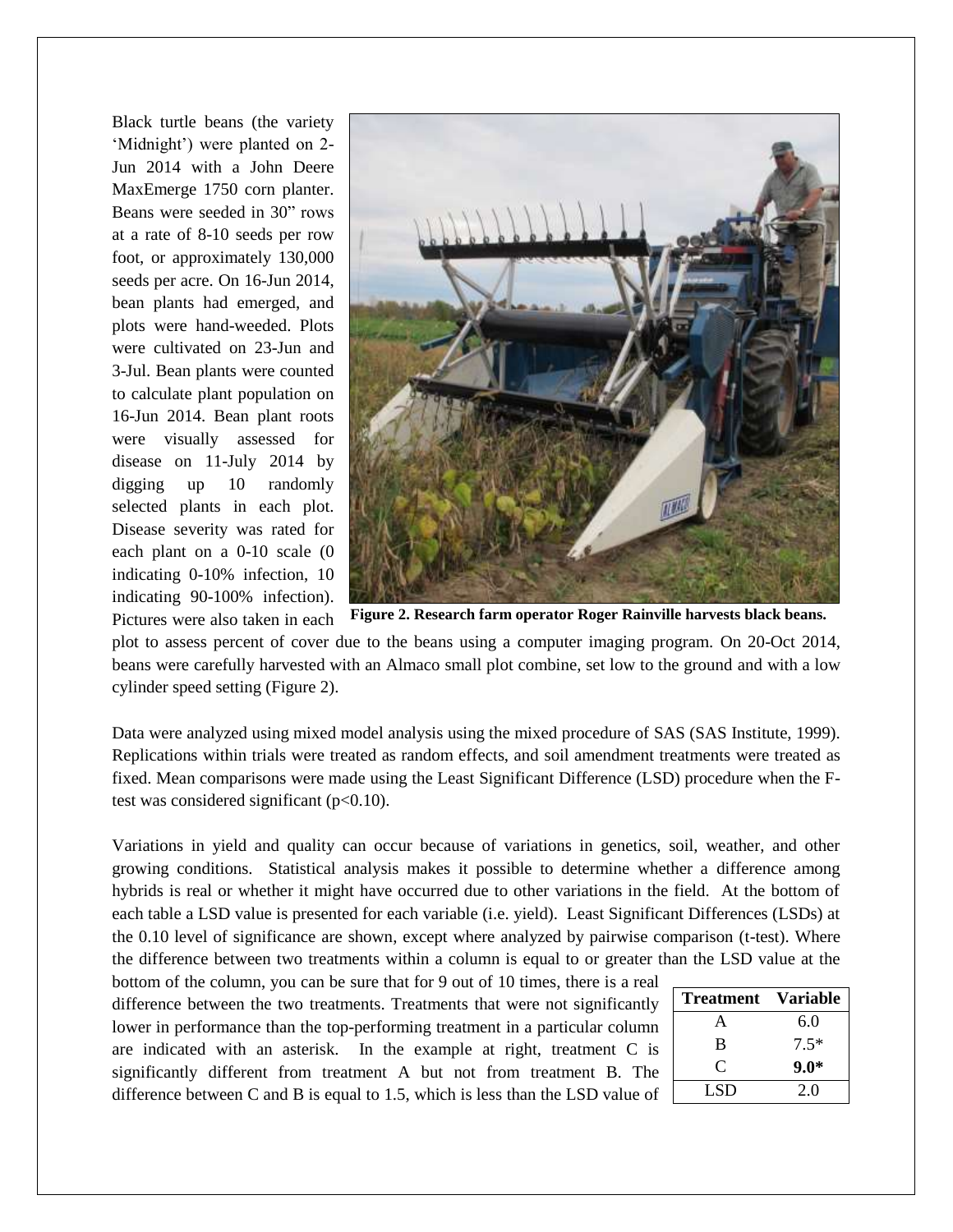2.0. This means that these treatments did not differ in the evaluated variable. The difference between C and A is equal to 3.0, which is greater than the LSD value of 2.0. This means that the values evaluated variable of these treatments were significantly different from one another. The asterisk indicates that treatment B was not significantly lower than the top performing treatment C, indicated in bold.

# **RESULTS**

Weather data was collected with an onsite Davis Instruments Vantage Pro2 weather station equipped with a WeatherLink data logger. Temperature, precipitation, and accumulation of Growing Degree Days (GDDs) are consolidated for the 2013-2014 growing season (Table 2). Historical weather data are from 1981-2010 at cooperative observation stations in Burlington, VT, approximately 45 miles from Alburgh, VT. In general, the fall of 2013 was slightly drier and cooler than normal. Temperatures well below zero were experienced during December 2013 and January 2014. The summer of 2014 had about 3 inches precipitation more than normal while the fall had about 2 fewer inches of precipitation. A total of 2,713 GDDs were accumulated during the 2013 season for mustard. This is 29 more GDDs than the 30 year average but 76 fewer than last year. A total of 2844 GDDs were accumulated for black beans during the 2014 season. This is 99 more than the 30 year average.

|                                 |         | 2013<br>2014             |                          |                          |                          |                          |        |                          |         |
|---------------------------------|---------|--------------------------|--------------------------|--------------------------|--------------------------|--------------------------|--------|--------------------------|---------|
| Alburgh, VT                     | August  | September                | October                  | November                 | June                     | July                     | August | September                | October |
| Average temperature (°F)        | 67.7    | 59.3                     | 51.1                     | 35.1                     | 66.9                     | 69.7                     | 67.6   | 60.6                     | 51.9    |
| Departure from normal           | $-1.1$  | $-1.3$                   | 2.9                      | $-3.1$                   | 1.1                      | $-0.9$                   | $-1.2$ | 0.0                      | 3.7     |
|                                 |         |                          |                          |                          |                          |                          |        |                          |         |
| Precipitation (inches)          | 2.41    | 2.20                     | 1.87                     | 3.16                     | 6.09                     | 5.15                     | 3.98   | 1.33                     | 4.27    |
| Departure from normal           | $-1.50$ | $-1.44$                  | $-1.73$                  | 0.04                     | 2.40                     | 1.00                     | 0.07   | $-2.31$                  | 0.67    |
|                                 |         |                          |                          |                          |                          |                          |        |                          |         |
| Growing Degree Days (base 32°F) | 1112    | 825                      | 600                      | 176                      | $\overline{\phantom{0}}$ | $\overline{\phantom{a}}$ |        | $\overline{\phantom{0}}$ |         |
| Departure from normal           | $-27$   | $-33$                    | 98                       | $-9$                     |                          | ۰                        |        |                          |         |
|                                 |         |                          |                          |                          |                          |                          |        |                          |         |
| Growing Degree Days (base 50°F) | -       | $\overline{\phantom{a}}$ | $\overline{\phantom{a}}$ | $\overline{\phantom{a}}$ | 681                      | 799                      | 736    | 501                      | 127     |
| Departure from normal           |         |                          |                          |                          | 27                       | $-27$                    | $-31$  | 3                        | 127     |

**Table 2. Consolidated weather data and GDDs for black beans, Burlington, VT, 2013-2014.**

Based on weather data from a Davis Instruments Vantage Pro2 with WeatherLink data logger.

Historical averages are for 30 years of NOAA data (1981-2010) from Burlington, VT.

On 5-Nov 2013, just prior to chopping and incorporation of the whole plant HGM plots, biomass accumulation and quality was measured (Table 3). At this time, the moisture of the HGM plants averaged 82.3%, and average dry matter yield was 1816 lbs. per acre. This yield is 529 lbs. per acre lower than last year's whole plant treatment. This reduction in biomass was likely a result of cooler temperatures and deficient soil moisture during the fall of 2013. Variety 119 yielded 715 and 1021 lbs. dry matter per acre more than varieties 61 and 199 respectively.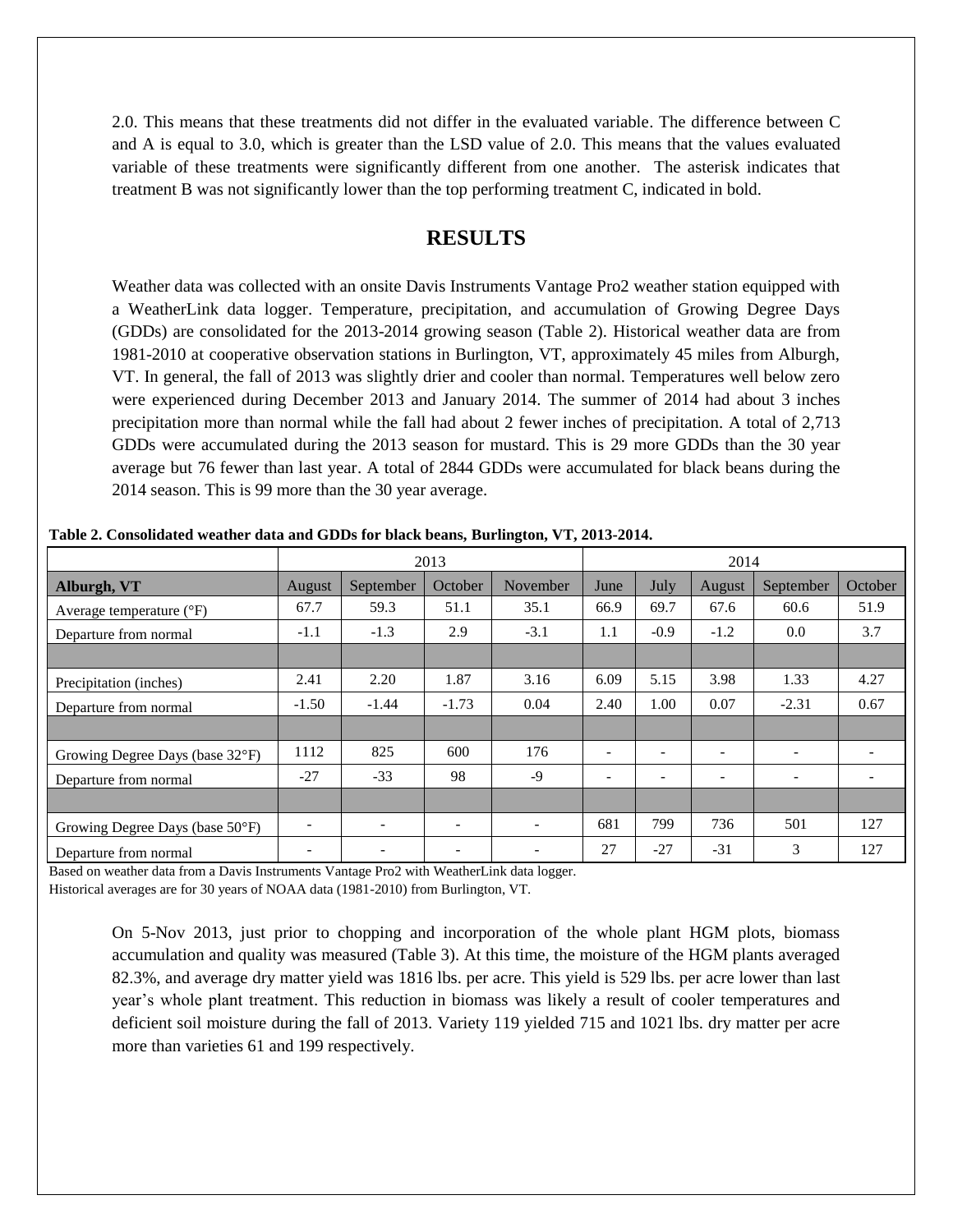| Concetted 3-190 $\theta$ 2013, Alburgh, $\theta$ 1. |          |                                |  |  |  |
|-----------------------------------------------------|----------|--------------------------------|--|--|--|
| <b>HGM</b><br>Variety                               | Moisture | Dry matter yield               |  |  |  |
|                                                     | $\%$     | $\text{lbs.}$ $\text{ac}^{-1}$ |  |  |  |
| 199                                                 | 83.4     | 1374                           |  |  |  |
| 61                                                  | 83.3     | 1680                           |  |  |  |
| 119                                                 | 82.8     | 2395                           |  |  |  |
| Mean                                                | 82.3     | 1816                           |  |  |  |

**Table 3. HGM cover crop biomass samples collected 5-Nov 2013, Alburgh, VT.**

Soil nutrient content was assessed in late fall 2013. Soil samples were bulked from all whole plant plots and compared to a bulked sample from all control plots (Tables 4 and 5). Statistical analysis was not performed as soil samples from plots were bulked by treatment. Whole plant plots were higher in all measured soil characteristics (Tables 4 and 5). Soil pH, available phosphorous (P), aluminum (Al), magnesium (Mg), and zinc (Zn) were fairly consistent between whole plant and control plots. Potassium (K) and calcium (Ca) were both higher in the whole plant plots by 16.7 and 1137 ppm respectively. The cation exchange capacity (CEC) was also 5.8 meq. per 100 g greater in whole plant plots. Organic matter was slightly higher (0.4 %) in the whole plant plots as well.

|                         |         |             | -    |      |      |      |     |                     |                   |
|-------------------------|---------|-------------|------|------|------|------|-----|---------------------|-------------------|
| <b>HGM</b><br>treatment | Soil pH | Available P | K    | Mg   | Al   | Ca   | Zn  | <b>CEC</b>          | Organic<br>matter |
|                         |         | ppm         | ppm  | ppm  | ppm  | ppm  | ppm | meq<br>$100 g^{-1}$ | $\%$              |
| Whole plant             | 7.5     | 8.2         | 72.7 | 70.7 | 10.3 | 3701 | 0.7 | 19.3                | 4.4               |
| Control                 | 7.2     | 8.0         | 56.0 | 67.0 | 10.0 | 2565 | 0.5 | 13.5                | 4.0               |
| Trial mean              | 7.3     | 8.1         | 64.3 | 68.8 | 10.2 | 3133 | 0.6 | 16.4                | 4.2               |

**Table 4. Soil nutrient analysis of HGM whole plant and control plots, 5-Nov 2013, Alburgh, VT.**

Statistical analysis was not conducted; treatments shown in **bold** are top-performing in a particular column.

Whole plant plots were higher in all micronutrients (Table 5). The greatest difference was observed in manganese (Mn) which was 1.6 ppm or 64% higher in whole plant plots. Boron (B) also differed more between treatments as it was 0.17 ppm or was also 34% higher in whole plant plots.

| Table 5. Soil micronutrients of HGM whole plant and control plots, 5-Nov 2013, Alburgh, VT. |  |  |  |
|---------------------------------------------------------------------------------------------|--|--|--|
|---------------------------------------------------------------------------------------------|--|--|--|

| <b>HGM</b> treatment |      | Mn   | в    | Сu   | Fe   | Na   |
|----------------------|------|------|------|------|------|------|
|                      | ppm  | ppm  | ppm  | ppm  | ppm  | ppm  |
| Whole plant          | 6.00 | 4.10 | 0.67 | 0.13 | 1.50 | 21.0 |
| Control              | 5.00 | 2.50 | 0.50 | 0.10 | 1.40 | 20.0 |
| Trial mean           | 5.50 | 3.30 | 0.58 | 0.12 | 1.45 | 20.5 |

Statistical analysis was not conducted; treatments shown in **bold** are top-performing in a particular column.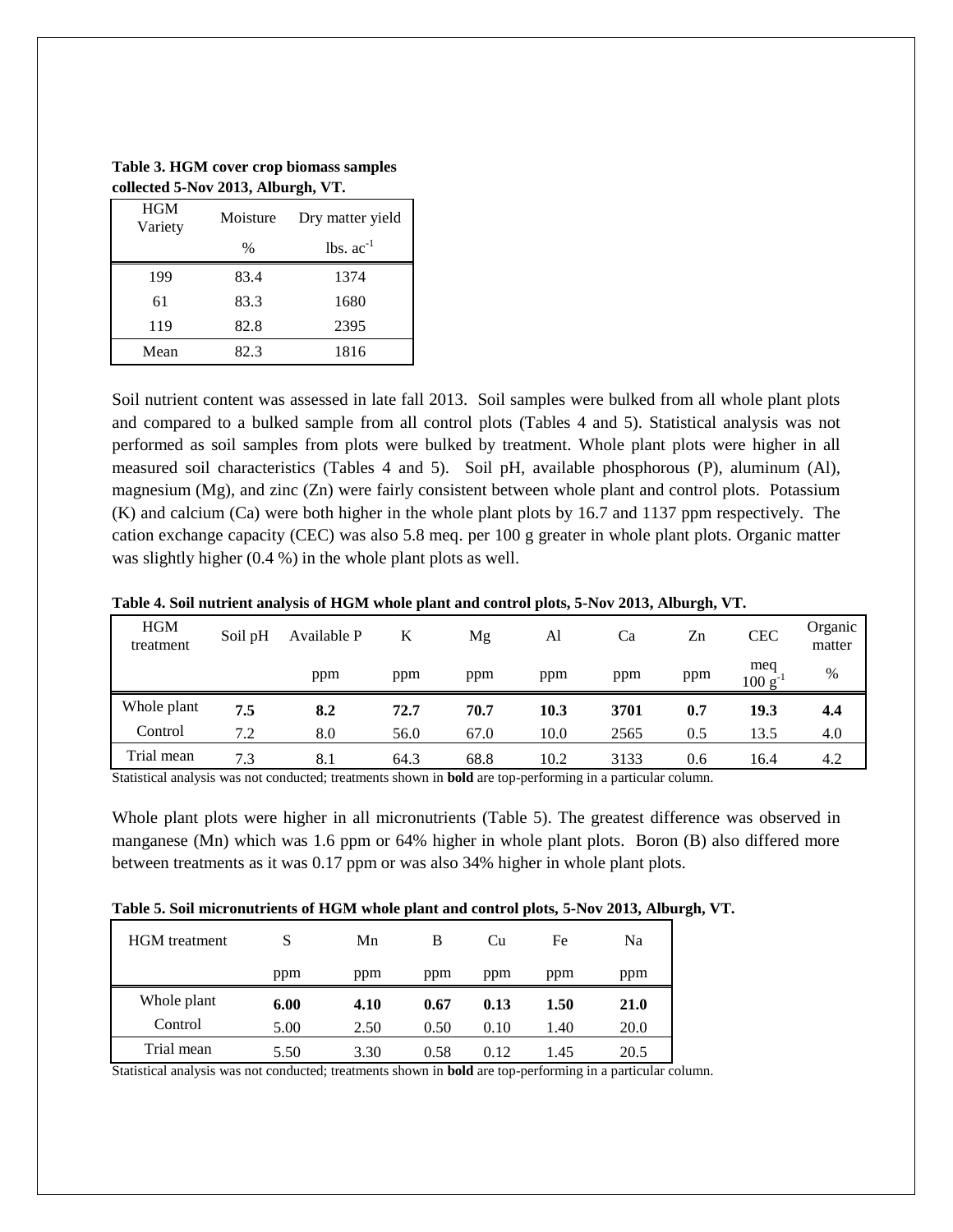Soil nutrient content was again assessed, this time for all plots, in the spring 2014. This was done prior to the spring meal applications so at this point in time the spring meal and control treatments have experienced the same conditions. Soil pH, Mg, Ca, and CEC varied statistically across HGM treatments (Table 6). Magnesium was highest in the whole plant variety 61 treatment at 99 ppm. This differed statistically from the fall and spring meals as well as whole plant variety 119. Calcium was also the highest in the whole plant varieties 61 and 199. The CEC was also the highest in the 61 and 199 varieties at 39.2 and 29.3 meq  $100g<sup>-1</sup>$  respectively. Organic matter, zinc, potassium, and phosphorous did not differ across treatments. Interestingly, the varieties that produced greater changes in soil nutrients and quality, varieties 61 and 199, were not as high yielding as variety 119 which had consistently lower soil nutrients.

| <b>HGM</b> treatment | Soil pH | Available P | K         | Mg      | Al        | Ca    | Zn        | <b>CEC</b>       | Organic<br>matter |
|----------------------|---------|-------------|-----------|---------|-----------|-------|-----------|------------------|-------------------|
|                      |         | ppm         | ppm       | ppm     | ppm       | ppm   | ppm       | meq $100 g^{-1}$ | %                 |
| Whole plant-61       | $7.5*$  | 6.4         | 81.3      | $99.0*$ | 11.7      | 7628* | 0.7       | $39.2*$          | 3.8               |
| Whole plant-119      | $7.2*$  | 6.1         | 77.0      | 79.0    | 13.0      | 3906  | 0.6       | 20.4             | 3.8               |
| Whole plant-199      | $7.5*$  | 6.1         | 72.7      | $83.3*$ | 8.7       | 5682* | 0.6       | $29.3*$          | 4.0               |
| Control              | $7.3*$  | 7.4         | 74.7      | $84.3*$ | 9.7       | 4198  | 0.6       | 21.9             | 3.8               |
| Spring Meal          | 7.1     | 7.0         | 73.0      | 74.0    | 13.0      | 3594  | 0.5       | 18.8             | 3.7               |
| <b>Fall Meal</b>     | $7.3*$  | 7.1         | 84.7      | 78.3    | 11.0      | 4103  | 0.6       | 21.4             | 3.6               |
| LSD(0.10)            | 0.3     | <b>NS</b>   | <b>NS</b> | 18.2    | <b>NS</b> | 2652  | <b>NS</b> | 13.4             | <b>NS</b>         |
| Trial mean           | 7.3     | 6.7         | 77.2      | 83.0    | 11.2      | 4852  | 0.6       | 25.1             | 3.8               |

**Table 6. Soil nutrient analysis for HGM treatments, 25-Apr 2014, Alburgh, VT.**

NS- No significant difference.

Values in **bold** indicate top performers.

\*Values with an asterisk next to them do not differ statistically from the top performer.

Soil micronutrients also varied slightly by HGM treatment (Table 7). Sulfur was highest in the whole plant varieties 119 and 199 at 9.0 and 8.0 ppm respectively. Manganese was highest level in the whole plant variety 61which was significantly greater than all other treatments. The lowest was in the spring meal treatment at 10.1 ppm. Boron was highest in the whole plant 199 variety at 0.77 ppm, higher than all other treatments. The lowest also being observed in the spring meal treatment. Copper, iron and sodium did not differ statistically across treatments.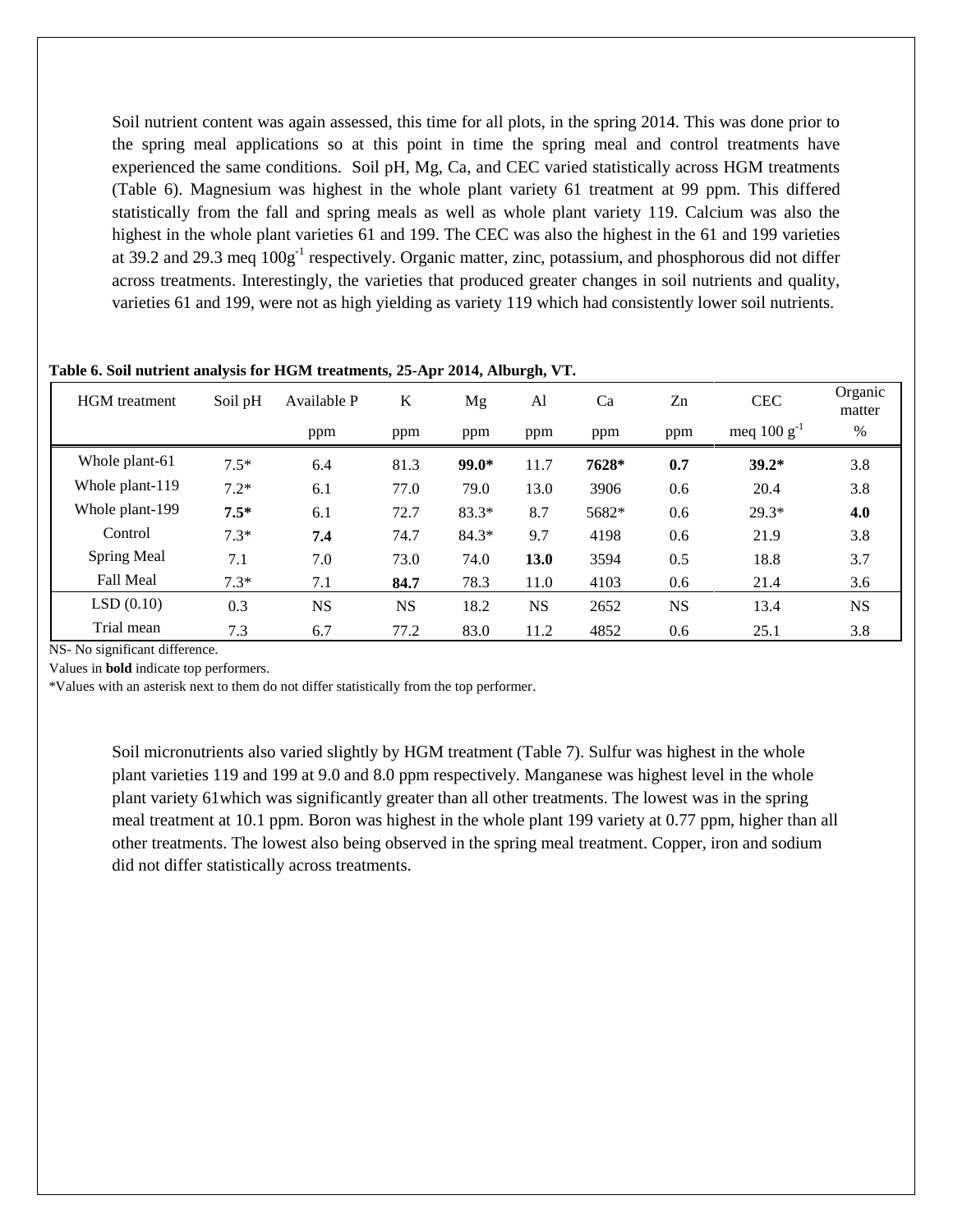| <b>HGM</b> treatment | S       | Mn      | B       | Cu        | Fe        | <b>Na</b> |
|----------------------|---------|---------|---------|-----------|-----------|-----------|
|                      | ppm     | ppm     | ppm     | ppm       | ppm       | ppm       |
| Whole plant-61       | 7.33    | $19.0*$ | 0.65    | 0.13      | 2.60      | 16.00     |
| Whole plant-119      | $9.00*$ | 11.6    | 0.62    | 0.15      | 2.50      | 17.33     |
| Whole plant-199      | $8.00*$ | 13.1    | $0.77*$ | 0.15      | 2.07      | 18.00     |
| Control              | 7.67    | 11.0    | 0.58    | 0.15      | 2.33      | 19.33     |
| <b>Spring Meal</b>   | 7.67    | 10.1    | 0.53    | 0.15      | 2.43      | 16.00     |
| <b>Fall Meal</b>     | 7.67    | 11.3    | 0.58    | 0.17      | 2.63      | 16.00     |
| LSD(0.10)            | 1.07    | 5.5     | 0.11    | <b>NS</b> | <b>NS</b> | <b>NS</b> |
| Trial mean           | 7.89    | 12.7    | 0.62    | 0.15      | 2.43      | 17.1      |

**Table 7. Soil micronutrients for HGM treatments, 25-Apr 2014, Alburgh, VT.**

NS- No significant difference.

Values in **bold** indicate top performers.

\*Values with an asterisk next to them do not differ statistically from the top performer.

| <b>HGM</b>       | Population  | Ground Cover | Disease   | Yield          |
|------------------|-------------|--------------|-----------|----------------|
| <b>Treatment</b> | plants $m2$ | $\%$         | $0-10$    | $lbs. ac^{-1}$ |
| Whole Plant-61   | $51*$       | 85.2         | 0.0       | 3203*          |
| Whole Plant-119  | $54*$       | 86.7         | 0.8       | 2859*          |
| Whole Plant-199  | 49*         | 77.2         | 0.0       | $3012*$        |
| <b>Fall Meal</b> | 41          | 82.8         | 0.0       | 2972*          |
| Spring Meal      | $51*$       | 79.9         | 0.0       | $2921*$        |
| Control          | $45*$       | 86.5         | 0.0       | 2762           |
| LSD(.10)         | 11.4        | <b>NS</b>    | <b>NS</b> | 374            |
| Trial Mean       | 49.0        | 83.1         | 0.1       | 2955           |

|  | Table 8. Black bean pre-harvest characteristics and yield, 2014. |  |  |
|--|------------------------------------------------------------------|--|--|
|--|------------------------------------------------------------------|--|--|

NS- No significant difference.

\*Values in **bold** indicate top performers and values with an asterisk next to them do not differ statistically from the top performer.

Prior to harvesting black bean populations, disease incidence and ground cover from bean plants were assessed (Table 8). Plant populations of black beans prior to harvest varied by HGM treatment (Figure 3). The highest population of 54 plants per square meter was observed in the variety 119 treatment although this only differed statistically from the fall applied meal treatment. Ground cover provided by black bean plants ranged from 77.2% to 86.7% although all treatments were statistically similar. Disease incidence was low in all treatments and did not vary statistically.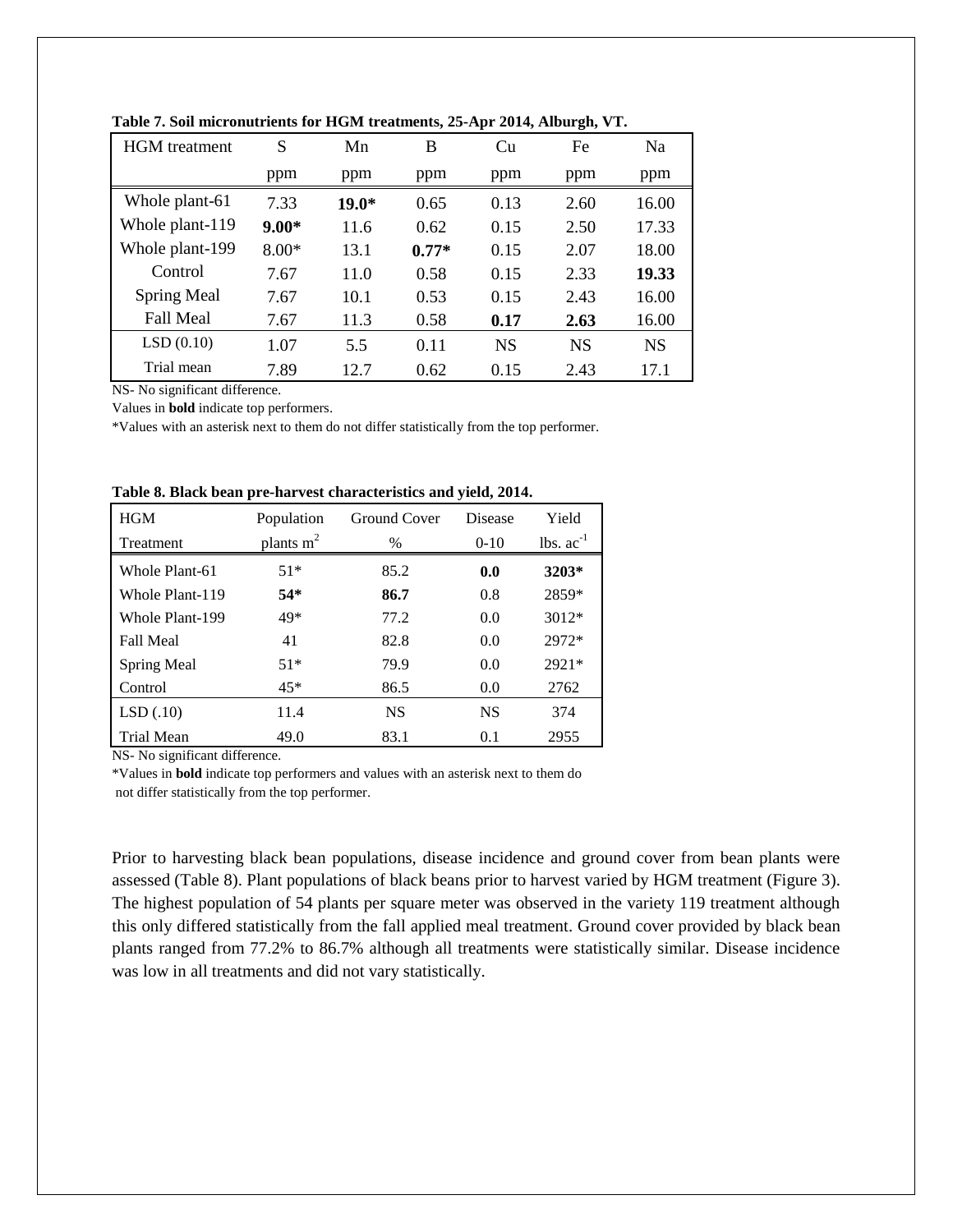

**Figure 3. Black bean plant populations by HGM treatment, 2014.** Treatments that share a letter do not differ statistically.

Black beans were harvested in late October at moisture levels that were above the calibration of our moisture meter (>28%). Yields ranged from 2762 to 3203 lbs. per acre, with the greatest yield in the treatment with whole plant HGM variety 61 (Figure 4) however this only differed statistically from the control. Yields were double last year's yields over all treatments.



**Figure 4. Yields by HGM treatment, 2014.**

Treatments that share a letter do not differ statistically.